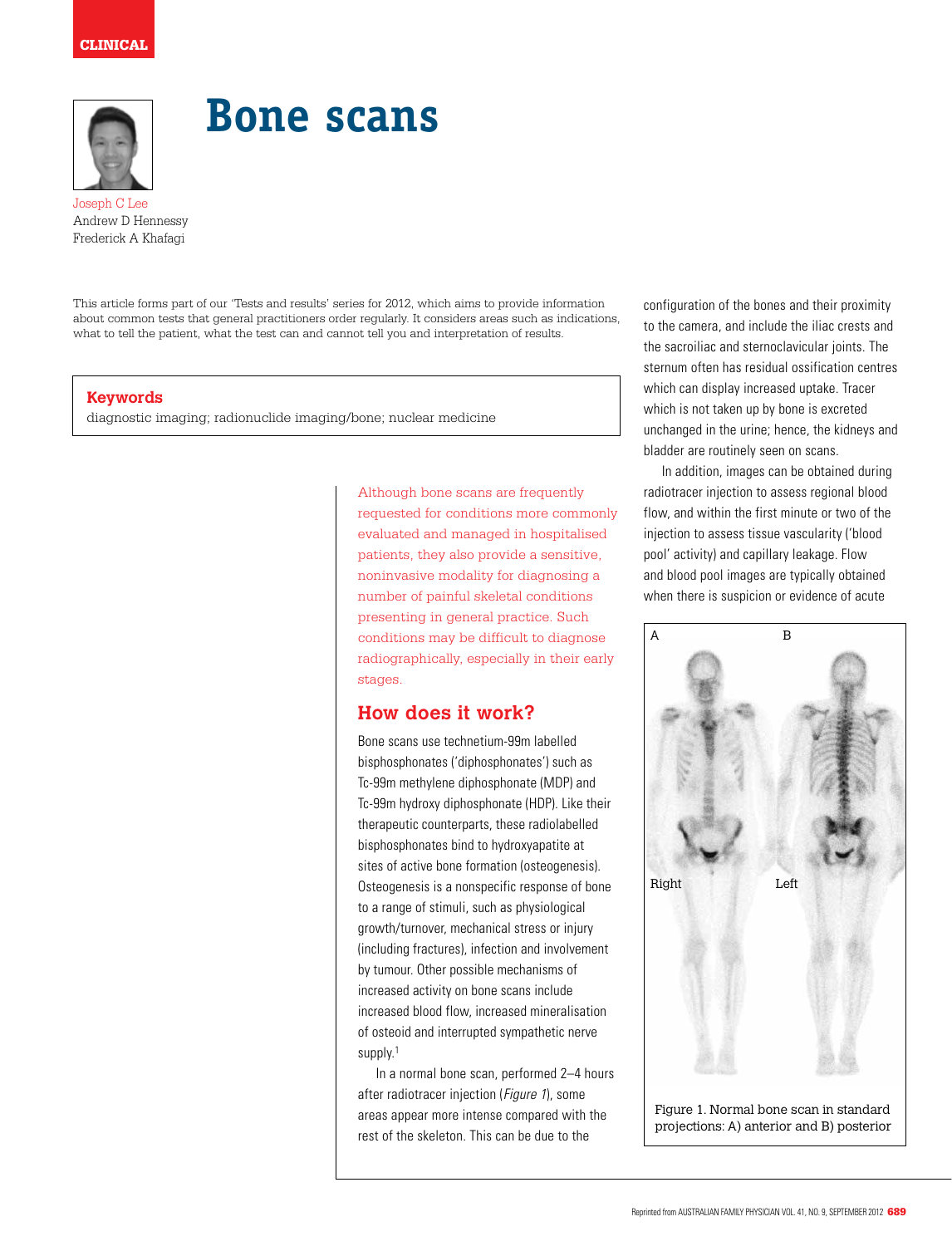inflammation due to infection (eg. active osteomyelitis) or trauma (eg. recent fracture).

As well as planar imaging, tomographic imaging (single photon emission computed tomography, SPECT), analogous to X-ray computed tomography (CT), can be undertaken. With newer devices, a low dose CT can also be acquired to produce a fused SPECT/CT image which permits precise co-registration of abnormal bone scan activity with skeletal anatomy. With or without CT fusion, the images can be reconstructed in transaxial, coronal and sagittal planes.

#### **When might it be helpful?**

The list of potential indications for bone scans is long,<sup>2</sup> but many of these conditions are more commonly encountered in the hospital rather than community setting. The main categories are summarised in Table 1. Figure 2 shows the typical appearance of some of these.

#### **When might a bone scan be positive when the X-ray is negative?**

Whereas the typical radiographic features of a fracture (such as mineralisation loss and callus formation) may take several days to weeks to evolve, bone scans become abnormal within a day or two after the event as sufficient osteogenic response to the injury will have developed for detection by this method. Achieving an earlier diagnosis may in turn facilitate earlier management.

| Table 1. Common indications for bone scan <sup>1</sup>                                                                                                                        |  |
|-------------------------------------------------------------------------------------------------------------------------------------------------------------------------------|--|
| Detection and follow up of metastatic disease                                                                                                                                 |  |
| Differentiation between osteomyelitis and cellulitis                                                                                                                          |  |
| Determination of bone viability: infection or avascular necrosis                                                                                                              |  |
| Evaluation of fractures difficult to assess on radiograph (stress fractures, fractures of<br>complex structures and possible fractures in nonaccidental injuries of children) |  |
| Evaluation of prosthetic joints for infection or loosening                                                                                                                    |  |
| Determination of biopsy site                                                                                                                                                  |  |
| Evaluation of bone pain in patients with normal or equivocal radiographs                                                                                                      |  |
| Evaluation of the significance of an incidental skeletal finding on radiographs                                                                                               |  |



For example, a bone scan can differentiate between 'shin splints' (periostitis) and stress fractures in those who run (Figure 3). These conditions present similarly with exertional leg pain but require very different management. Shin splints typically demonstrate normal blood pool activity and linear activity on delayed scans along the length of the posteromedial tibial cortex at the insertion of the soleus muscle. Stress fractures are associated with focally increased blood pool activity and focal or fusiform uptake at the fracture site on delayed images. Conversely, a normal bone scan almost completely excludes either of these conditions.

#### **How can a bone scan be helpful in nonathletic injuries?**

The use of bone scans is not limited to athletic patients. Bone scans can also play an important role in the diagnosis of radiographically occult fractures (such as undisplaced femoral neck fractures) as well as sacral and vertebral insufficiency fractures (Figure 4).

#### **Can anything further be done if planar bone scan is inconclusive?**

Tomographic (SPECT) imaging is helpful in certain situations as it provides improved spatial localisation in complex structures (such as



Figure 3. 'Shin splints' in (A) anteroposterior and (B) lateral views. Acute right fibular stress fracture in (C) blood pool phase and (D) delayed phase (with linear uptake at the physes indicating normal active growth plates in this adolescent); the faint abnormality in the left fibula in (D) is due to an older, healing stress fracture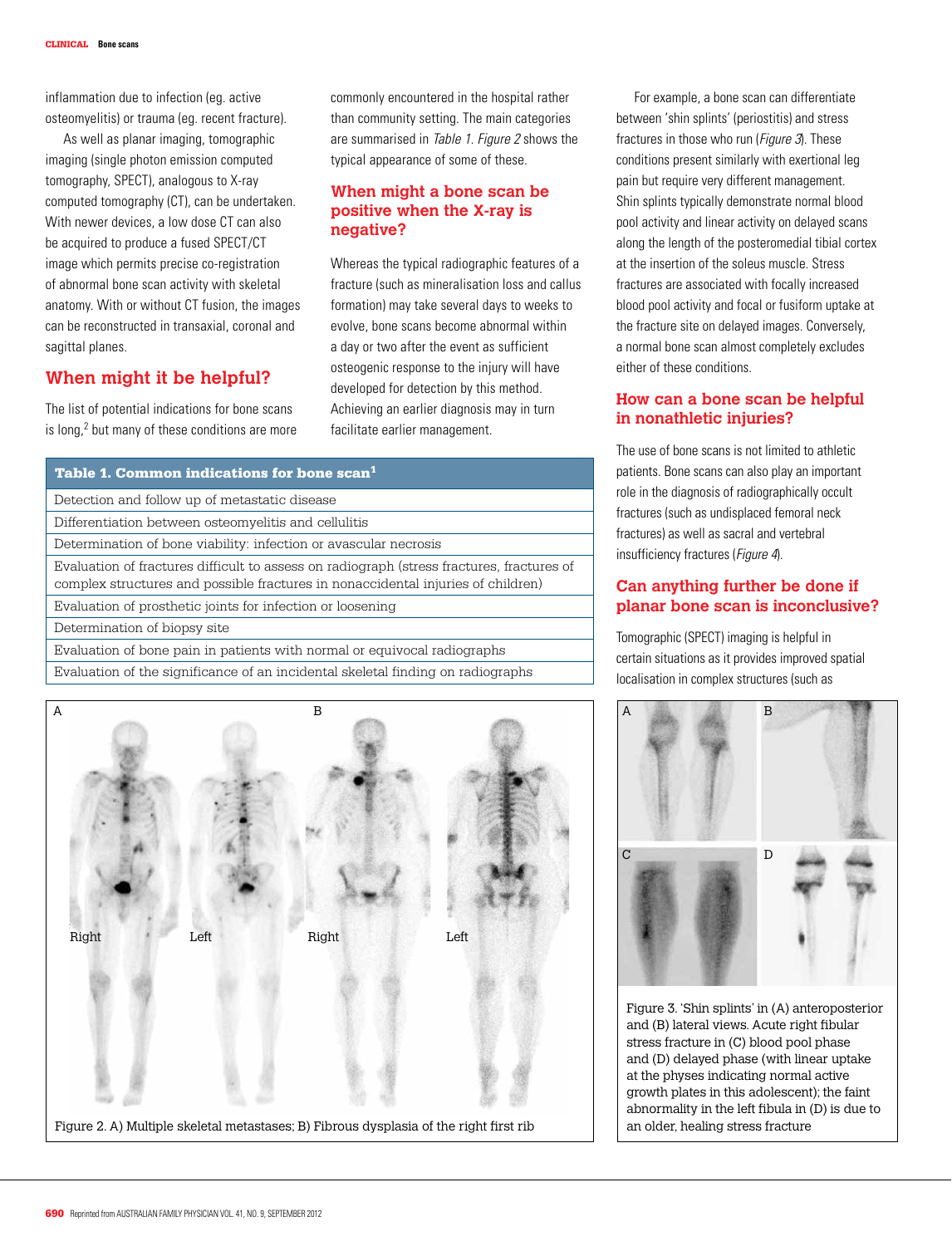

Figure 4. Some nonathletic injuries diagnosed with bone scan: A) sacral insufficiency fracture (with bilateral traumatic sacroilitis); B) vertebral insufficiency fracture

vertebral elements). An example of this is its role in detecting pars interarticularis fractures in young patients, which may not be evident on conventional planar imaging. As noted, SPECT/CT permits functional/anatomical image co-registration.

#### **How can it help with complications of prostheses?**

Complications of hip and knee prostheses such as periprosthetic fracture, infection and loosening – all of which present with a painful prosthesis – may be distinguished with bone scan by their characteristic appearances. The first two conditions but not the last will show increased blood pool activity; the pattern of radiotracer distribution on delayed-phase images can be distinctive. Fractures show focal uptake, infections are associated with a diffuse pattern of uptake and prosthesis loosening is classically associated with uptake at the fulcra of the loose prosthesis, such as at the lesser trochanter and the tip of the femoral stem in a loosened hip prosthesis. Of particular note is the very high sensitivity of bone scan for these conditions – a negative

bone scan effectively excludes these prosthetic complications.

If the bone scan suggests infection, then a labelled white cell scan should be performed for confirmation. Infection may be excluded if the bone scan is suggestive but the white cell scan is negative (Figure 5).

#### **What bone conditions is it not suitable for?**

The bone scan has a low sensitivity for tumours that are confined to the marrow (such as myeloma) and those that are predominantly osteolytic with little or no osteogenic reaction (such as myeloma and renal cell carcinoma). Bone scanning is not helpful for the diagnosis of osteoporosis; bone mineral densitometry is the appropriate test for this condition.

#### **What is the radiation dose?**

Radiation dose is measured in units of millisieverts (mSv). For typical activities of Tc-99m bisphosphonates administered to adults, the effective radiation dose (an estimate of the dose to the whole body) is approximately 6.0 mSv.<sup>2</sup> In



and (B) delayed phases. The X-rays were normal; C) Absent white cell activity excluded infection

Table 2, this is compared to the background radiation level in Australia and to the effective doses from some other commonly performed diagnostic imaging tests.

In order to reduce radiation doses to the bladder, ovaries and testes from tracer excreted in the urine, good hydration and frequent voiding are advised.

### **Are there any contraindications?**

Apart from a definite previous reaction to the bisphosphonate (a very rare event), there are no absolute contraindications.

Claustrophobia is a relative contraindication. In such cases, limited views of a peripheral site may be adequate at the discretion of the nuclear medicine physician. Pregnancy is another relative contraindication.

Tc-99m labelled bisphosphonates are minimally excreted in breast milk so breastfeeding should be delayed for 1 hour after injection.3 Some patients may prefer to express breastmilk and bottlefeed for that period.